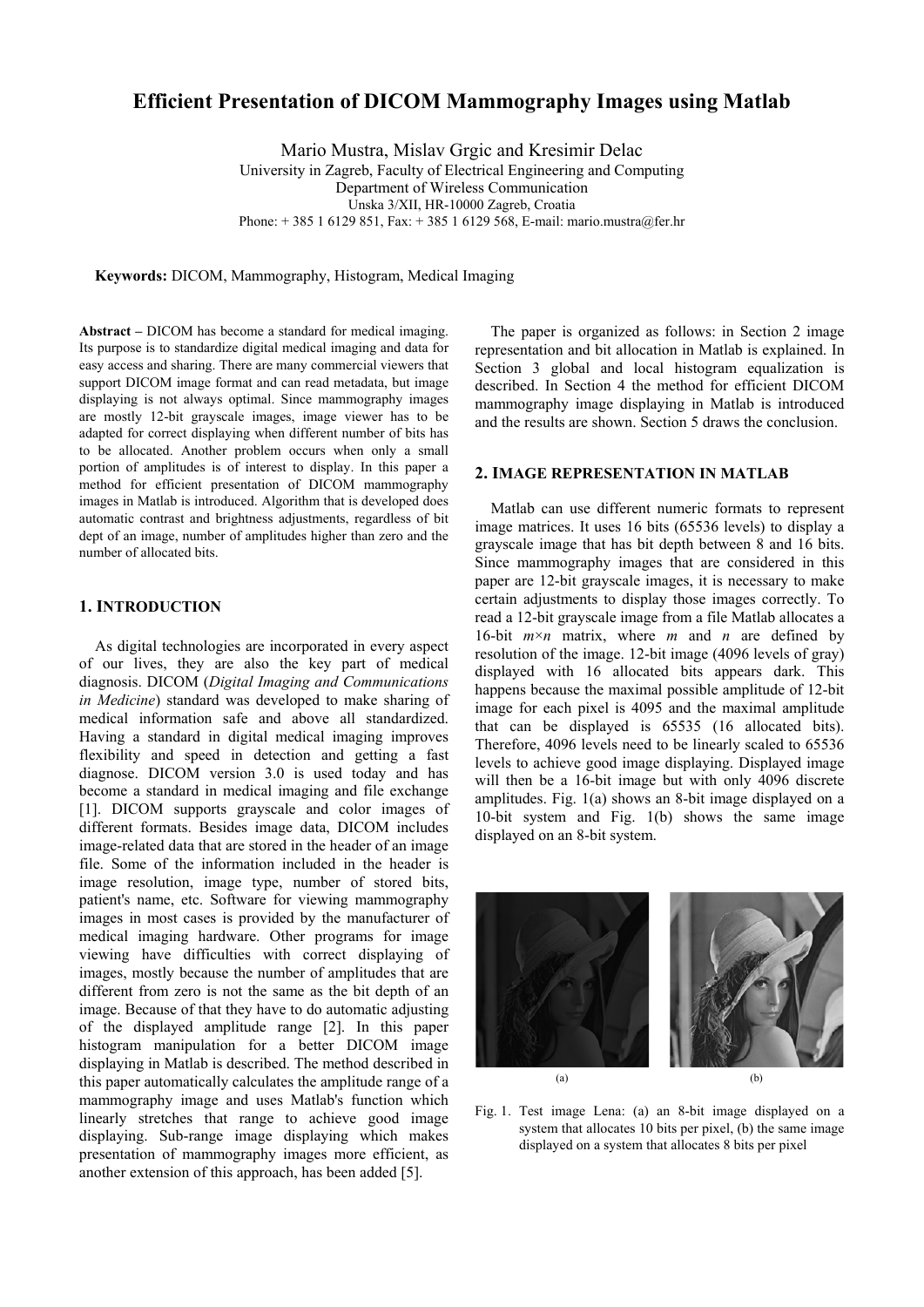# **Efficient Presentation of DICOM Mammography Images using Matlab**

Mario Mustra, Mislav Grgic and Kresimir Delac University in Zagreb, Faculty of Electrical Engineering and Computing Department of Wireless Communication Unska 3/XII, HR-10000 Zagreb, Croatia Phone: + 385 1 6129 851, Fax: + 385 1 6129 568, E-mail: mario.mustra@fer.hr

**Keywords:** DICOM, Mammography, Histogram, Medical Imaging

**Abstract –** DICOM has become a standard for medical imaging. Its purpose is to standardize digital medical imaging and data for easy access and sharing. There are many commercial viewers that support DICOM image format and can read metadata, but image displaying is not always optimal. Since mammography images are mostly 12-bit grayscale images, image viewer has to be adapted for correct displaying when different number of bits has to be allocated. Another problem occurs when only a small portion of amplitudes is of interest to display. In this paper a method for efficient presentation of DICOM mammography images in Matlab is introduced. Algorithm that is developed does automatic contrast and brightness adjustments, regardless of bit dept of an image, number of amplitudes higher than zero and the number of allocated bits.

# **1. INTRODUCTION**

As digital technologies are incorporated in every aspect of our lives, they are also the key part of medical diagnosis. DICOM (*Digital Imaging and Communications in Medicine*) standard was developed to make sharing of medical information safe and above all standardized. Having a standard in digital medical imaging improves flexibility and speed in detection and getting a fast diagnose. DICOM version 3.0 is used today and has become a standard in medical imaging and file exchange [1]. DICOM supports grayscale and color images of different formats. Besides image data, DICOM includes image-related data that are stored in the header of an image file. Some of the information included in the header is image resolution, image type, number of stored bits, patient's name, etc. Software for viewing mammography images in most cases is provided by the manufacturer of medical imaging hardware. Other programs for image viewing have difficulties with correct displaying of images, mostly because the number of amplitudes that are different from zero is not the same as the bit depth of an image. Because of that they have to do automatic adjusting of the displayed amplitude range [2]. In this paper histogram manipulation for a better DICOM image displaying in Matlab is described. The method described in this paper automatically calculates the amplitude range of a mammography image and uses Matlab's function which linearly stretches that range to achieve good image displaying. Sub-range image displaying which makes presentation of mammography images more efficient, as another extension of this approach, has been added [5].

The paper is organized as follows: in Section 2 image representation and bit allocation in Matlab is explained. In Section 3 global and local histogram equalization is described. In Section 4 the method for efficient DICOM mammography image displaying in Matlab is introduced and the results are shown. Section 5 draws the conclusion.

## **2. IMAGE REPRESENTATION IN MATLAB**

Matlab can use different numeric formats to represent image matrices. It uses 16 bits (65536 levels) to display a grayscale image that has bit depth between 8 and 16 bits. Since mammography images that are considered in this paper are 12-bit grayscale images, it is necessary to make certain adjustments to display those images correctly. To read a 12-bit grayscale image from a file Matlab allocates a 16-bit  $m \times n$  matrix, where *m* and *n* are defined by resolution of the image. 12-bit image (4096 levels of gray) displayed with 16 allocated bits appears dark. This happens because the maximal possible amplitude of 12-bit image for each pixel is 4095 and the maximal amplitude that can be displayed is 65535 (16 allocated bits). Therefore, 4096 levels need to be linearly scaled to 65536 levels to achieve good image displaying. Displayed image will then be a 16-bit image but with only 4096 discrete amplitudes. Fig. 1(a) shows an 8-bit image displayed on a 10-bit system and Fig. 1(b) shows the same image displayed on an 8-bit system.



Fig. 1. Test image Lena: (a) an 8-bit image displayed on a system that allocates 10 bits per pixel, (b) the same image displayed on a system that allocates 8 bits per pixel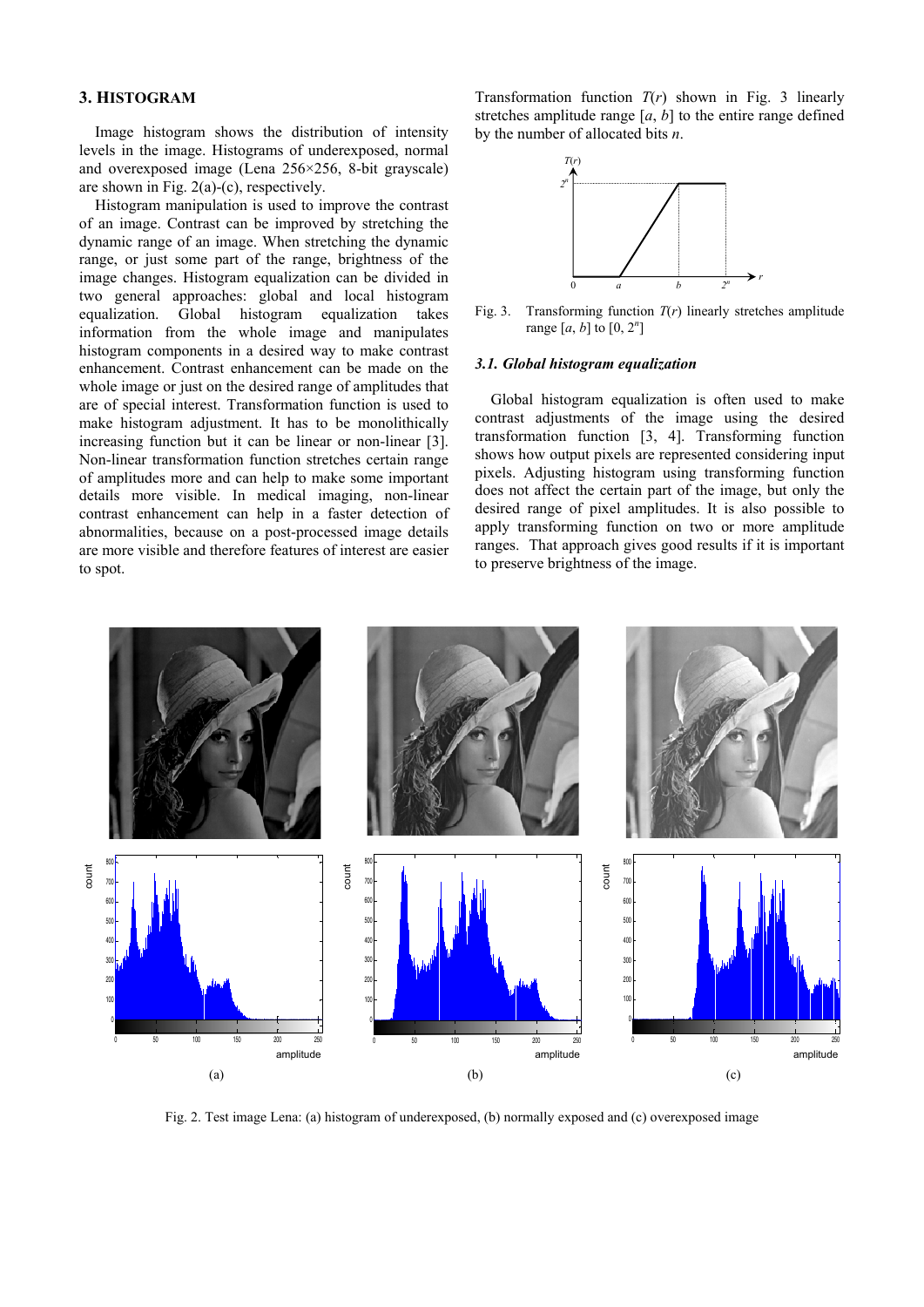### **3. HISTOGRAM**

Image histogram shows the distribution of intensity levels in the image. Histograms of underexposed, normal and overexposed image (Lena 256×256, 8-bit grayscale) are shown in Fig. 2(a)-(c), respectively.

Histogram manipulation is used to improve the contrast of an image. Contrast can be improved by stretching the dynamic range of an image. When stretching the dynamic range, or just some part of the range, brightness of the image changes. Histogram equalization can be divided in two general approaches: global and local histogram equalization. Global histogram equalization takes information from the whole image and manipulates histogram components in a desired way to make contrast enhancement. Contrast enhancement can be made on the whole image or just on the desired range of amplitudes that are of special interest. Transformation function is used to make histogram adjustment. It has to be monolithically increasing function but it can be linear or non-linear [3]. Non-linear transformation function stretches certain range of amplitudes more and can help to make some important details more visible. In medical imaging, non-linear contrast enhancement can help in a faster detection of abnormalities, because on a post-processed image details are more visible and therefore features of interest are easier to spot.

Transformation function  $T(r)$  shown in Fig. 3 linearly stretches amplitude range  $[a, b]$  to the entire range defined by the number of allocated bits *n*.



Fig. 3. Transforming function *T*(*r*) linearly stretches amplitude range  $[a, b]$  to  $[0, 2^n]$ 

#### *3.1. Global histogram equalization*

Global histogram equalization is often used to make contrast adjustments of the image using the desired transformation function [3, 4]. Transforming function shows how output pixels are represented considering input pixels. Adjusting histogram using transforming function does not affect the certain part of the image, but only the desired range of pixel amplitudes. It is also possible to apply transforming function on two or more amplitude ranges. That approach gives good results if it is important to preserve brightness of the image.



Fig. 2. Test image Lena: (a) histogram of underexposed, (b) normally exposed and (c) overexposed image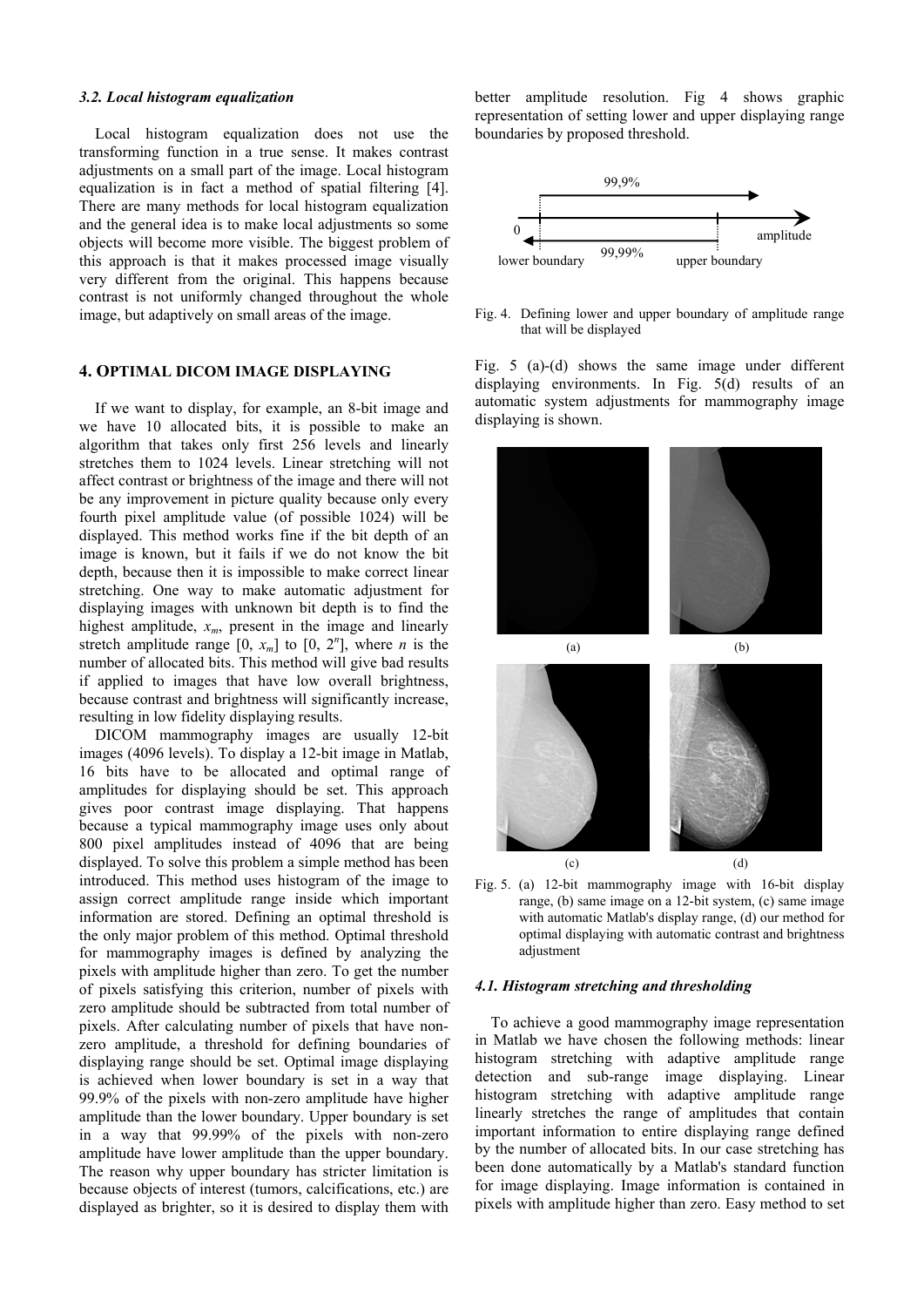#### *3.2. Local histogram equalization*

Local histogram equalization does not use the transforming function in a true sense. It makes contrast adjustments on a small part of the image. Local histogram equalization is in fact a method of spatial filtering [4]. There are many methods for local histogram equalization and the general idea is to make local adjustments so some objects will become more visible. The biggest problem of this approach is that it makes processed image visually very different from the original. This happens because contrast is not uniformly changed throughout the whole image, but adaptively on small areas of the image.

## **4. OPTIMAL DICOM IMAGE DISPLAYING**

If we want to display, for example, an 8-bit image and we have 10 allocated bits, it is possible to make an algorithm that takes only first 256 levels and linearly stretches them to 1024 levels. Linear stretching will not affect contrast or brightness of the image and there will not be any improvement in picture quality because only every fourth pixel amplitude value (of possible 1024) will be displayed. This method works fine if the bit depth of an image is known, but it fails if we do not know the bit depth, because then it is impossible to make correct linear stretching. One way to make automatic adjustment for displaying images with unknown bit depth is to find the highest amplitude,  $x_m$ , present in the image and linearly stretch amplitude range  $[0, x_m]$  to  $[0, 2^n]$ , where *n* is the number of allocated bits. This method will give bad results if applied to images that have low overall brightness, because contrast and brightness will significantly increase, resulting in low fidelity displaying results.

DICOM mammography images are usually 12-bit images (4096 levels). To display a 12-bit image in Matlab, 16 bits have to be allocated and optimal range of amplitudes for displaying should be set. This approach gives poor contrast image displaying. That happens because a typical mammography image uses only about 800 pixel amplitudes instead of 4096 that are being displayed. To solve this problem a simple method has been introduced. This method uses histogram of the image to assign correct amplitude range inside which important information are stored. Defining an optimal threshold is the only major problem of this method. Optimal threshold for mammography images is defined by analyzing the pixels with amplitude higher than zero. To get the number of pixels satisfying this criterion, number of pixels with zero amplitude should be subtracted from total number of pixels. After calculating number of pixels that have nonzero amplitude, a threshold for defining boundaries of displaying range should be set. Optimal image displaying is achieved when lower boundary is set in a way that 99.9% of the pixels with non-zero amplitude have higher amplitude than the lower boundary. Upper boundary is set in a way that 99.99% of the pixels with non-zero amplitude have lower amplitude than the upper boundary. The reason why upper boundary has stricter limitation is because objects of interest (tumors, calcifications, etc.) are displayed as brighter, so it is desired to display them with

better amplitude resolution. Fig 4 shows graphic representation of setting lower and upper displaying range boundaries by proposed threshold.



Fig. 4. Defining lower and upper boundary of amplitude range that will be displayed

Fig. 5 (a)-(d) shows the same image under different displaying environments. In Fig. 5(d) results of an automatic system adjustments for mammography image displaying is shown.



Fig. 5. (a) 12-bit mammography image with 16-bit display range, (b) same image on a 12-bit system, (c) same image with automatic Matlab's display range, (d) our method for optimal displaying with automatic contrast and brightness adjustment

#### *4.1. Histogram stretching and thresholding*

To achieve a good mammography image representation in Matlab we have chosen the following methods: linear histogram stretching with adaptive amplitude range detection and sub-range image displaying. Linear histogram stretching with adaptive amplitude range linearly stretches the range of amplitudes that contain important information to entire displaying range defined by the number of allocated bits. In our case stretching has been done automatically by a Matlab's standard function for image displaying. Image information is contained in pixels with amplitude higher than zero. Easy method to set